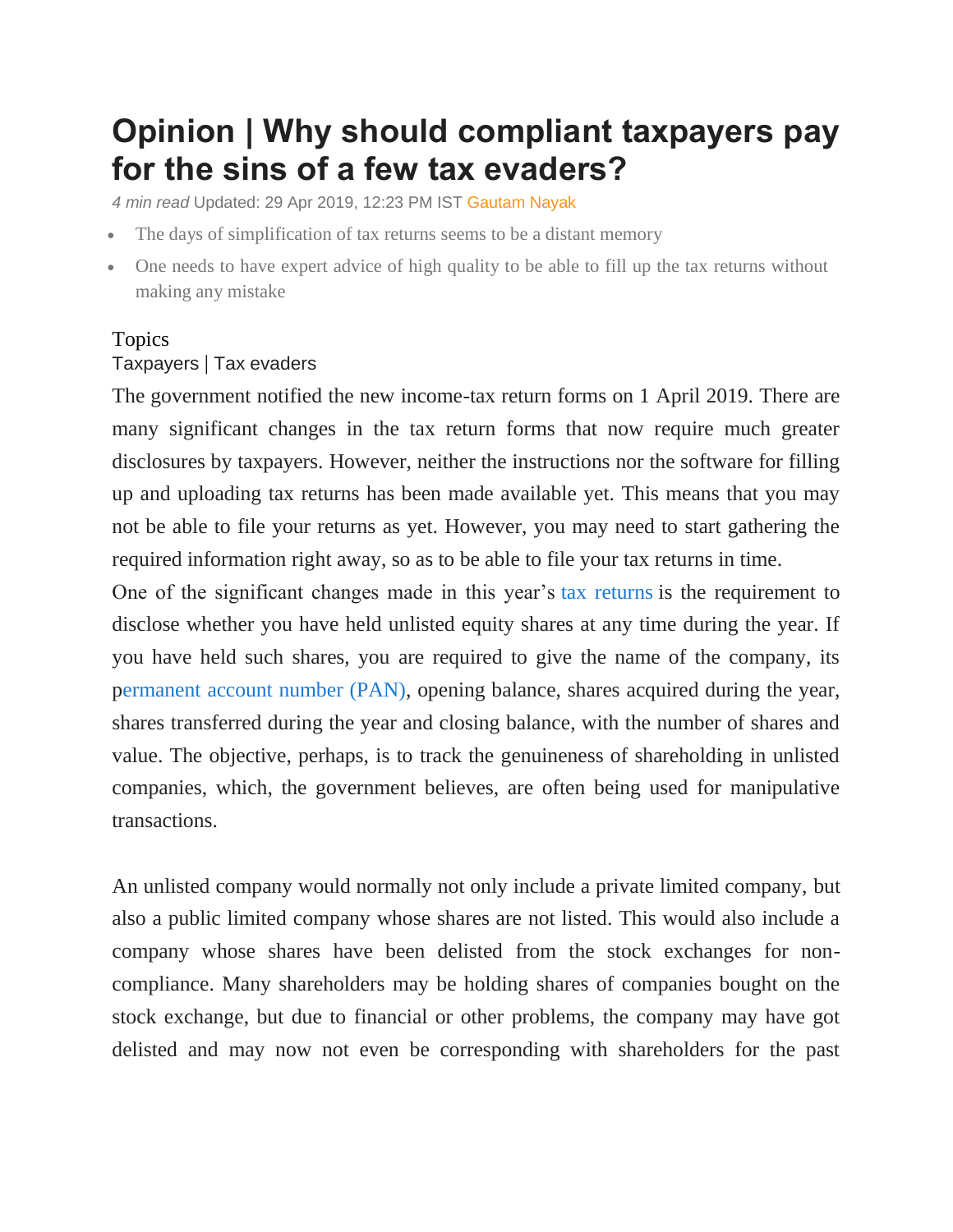several years. In most such cases, shareholders are not even aware of whether the company is still in existence.

Most shareholders who have been investing regularly in the stock markets would be having at least one or more such companies in their portfolios, which have turned out to be duds.

So are you required to give the details of such companies in your [tax returns,](https://www.livemint.com/politics/policy/tax-payers-mp-mlas-not-to-get-rs-6-000-per-year-cash-dole-for-farmers-1549542985391.html) even though you are not aware whether they still exist or not? Strictly speaking, you are required to disclose your shareholding in such companies, though the intention does not appear to be so. In fact, you may be prosecuted for not declaring the correct details in the return. Would you then want to take any chances?

Further, how many shareholders know the PAN of the companies we have invested in? Details of PAN are not available in any public database, to be able to trace it online. In most cases, therefore, one would have to get the details from the company. But what if the company does not respond? One would have no recourse in such cases. Imagine the terrible situation if the PAN of the company is a mandatory requirement, and you cannot furnish your return just because you are unable to obtain it. You would then be exposed to a late filing fee, penalty and a further likelihood of prosecution.

The government needs to realise that all investment in unlisted companies are not necessarily in cases where the shareholder is closely associated with the management. There are many cases where shares of unlisted companies have been allotted to shareholders of listed companies. Getting information from such companies will consume much time and energy of taxpayers. It would have been much easier if such information was sought only in cases where one has made an investment in an unlisted company during the year, for which the details of the investment can be easily provided.